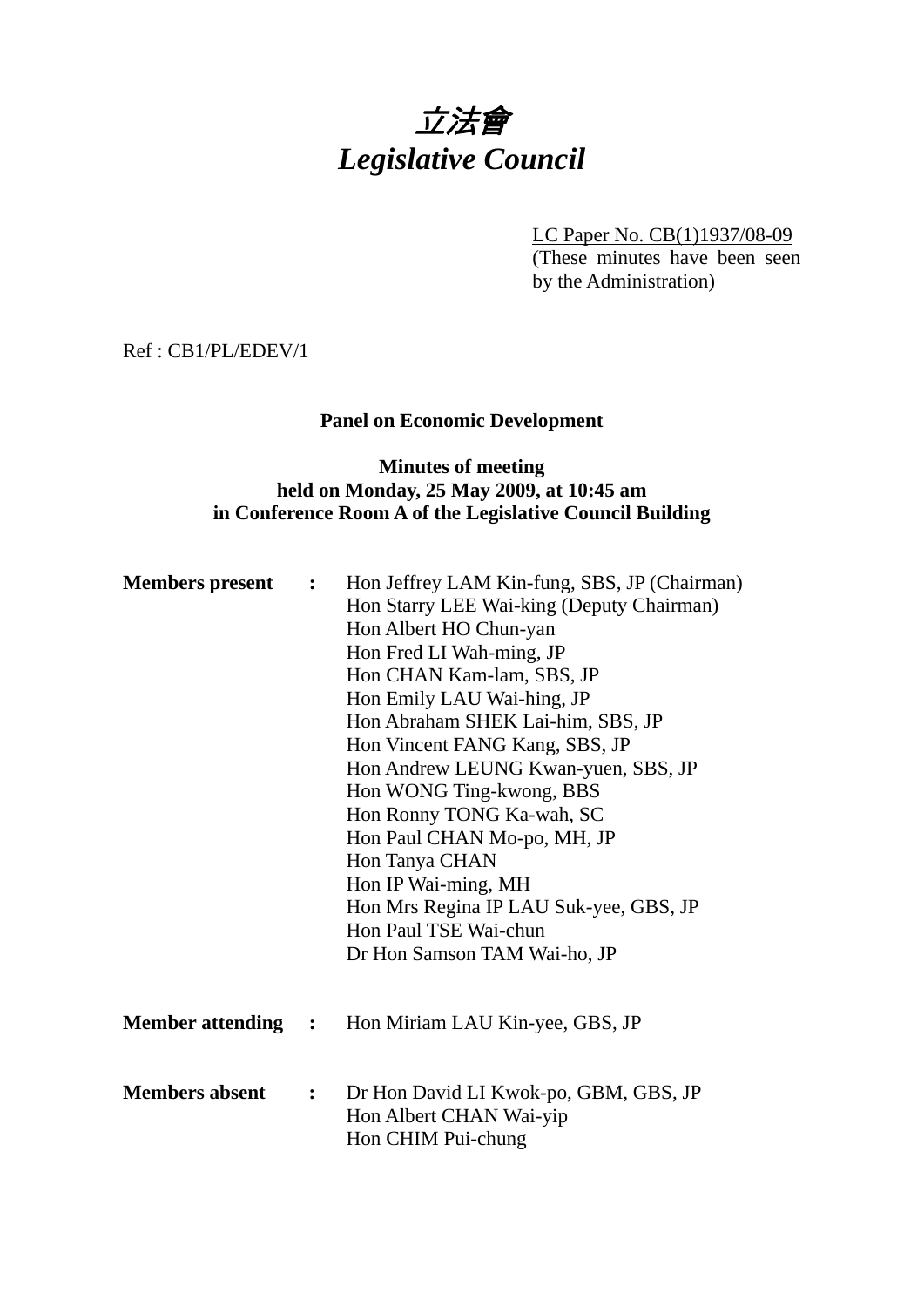| <b>Public officers</b>                     | $\ddot{\cdot}$ | Agenda Items IV & V                                                                               |
|--------------------------------------------|----------------|---------------------------------------------------------------------------------------------------|
| attending                                  |                | Mrs Rita LAU NG Wai-lan, JP<br>Secretary for Commerce and Economic Development                    |
|                                            |                | Mr MAK Chai-kwong, JP<br>Permanent Secretary for Development (Works)                              |
|                                            |                | Miss Margaret FONG, JP<br><b>Commissioner for Tourism</b>                                         |
|                                            |                | Miss Patricia SO<br><b>Assistant Commissioner for Tourism 4</b>                                   |
|                                            |                | <b>Agenda Item VI</b>                                                                             |
|                                            |                | Mr Francis CHENG<br>Principal Assistant Secretary for Transport and Housing<br>(Transport)        |
|                                            |                | Mr Anthony TAM, JP<br>Assistant Director-General of Civil Aviation (Airport<br>Standards)         |
|                                            |                | Miss Yamani CHAN<br>Senior Safety Officer (Safety Regulation)<br><b>Civil Aviation Department</b> |
| <b>Clerk in attendance :</b> Ms Debbie YAU |                | Chief Council Secretary (1)6                                                                      |
| <b>Staff in attendance</b>                 |                | Mr Timothy TSO<br><b>Assistant Legal Adviser 2</b>                                                |
|                                            |                | Ms Angel SHEK<br>Senior Council Secretary (1)1                                                    |
|                                            |                | Ms Debbie SIU<br>Legislative Assistant (1)9                                                       |
|                                            |                |                                                                                                   |

Action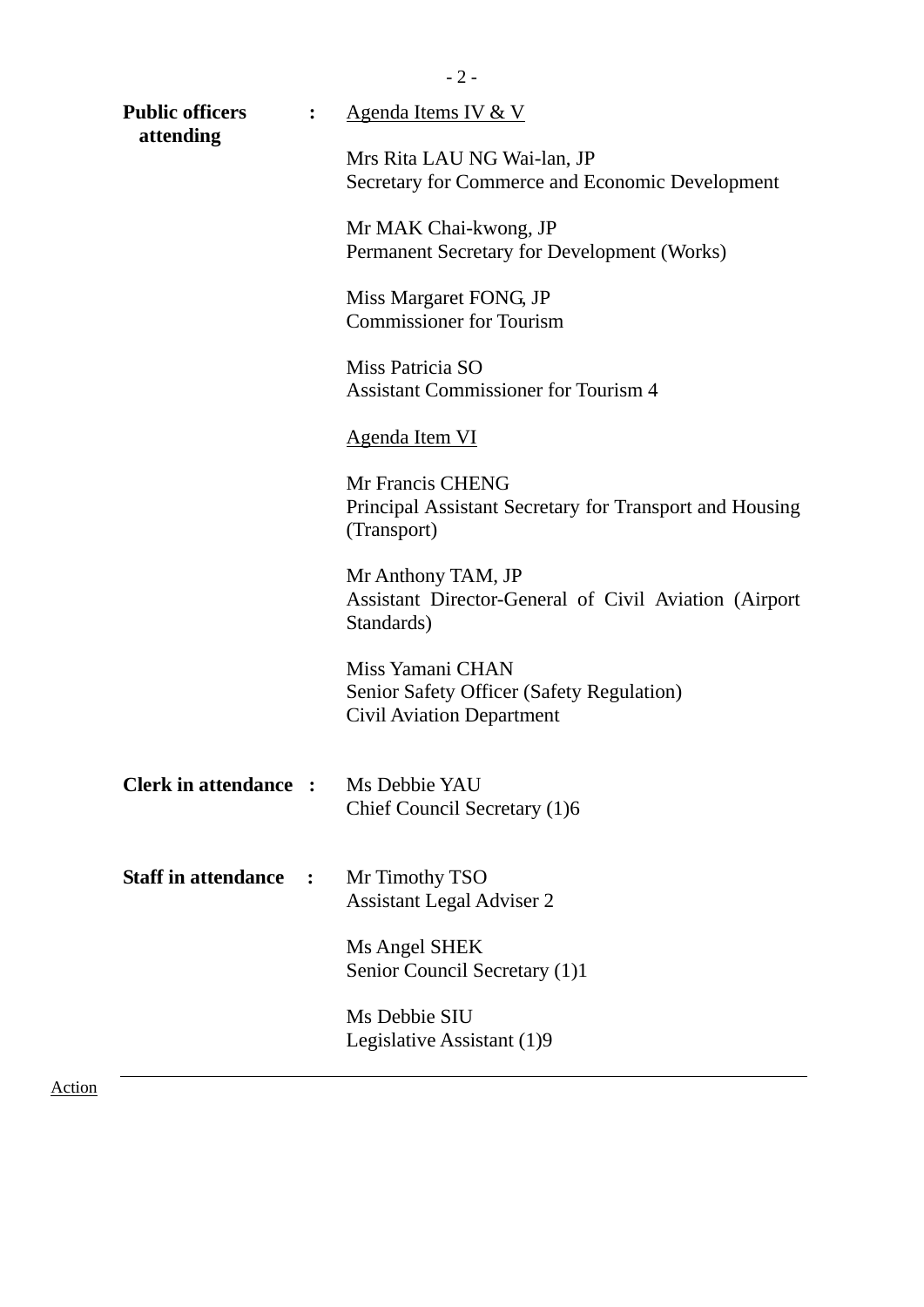#### **I Confirmation of minutes and matters arising**

(LC Paper No. CB(1)1620/08-09 - Minutes of meeting held on 27 April 2009)

The minutes of the meeting held on 27 April 2009 were confirmed.

# **II Information papers issued since last meeting**

 $(LC$  Paper No.  $CB(1)1475/08-09(01)$  - Tables and graphs showing the import and retail prices of major oil products from April 2007 to March 2009 furnished by the Census and Statistics Department)

2. Members noted the information paper issued since last meeting.

# **III Items for discussion at the next meeting**

| (LC Paper No. $CB(1)1624/08-09(01)$ -- List of outstanding items for |            |
|----------------------------------------------------------------------|------------|
|                                                                      | discussion |

LC Paper No.  $CB(1)1624/08-09(02)$  -- List of follow-up actions)

### Meeting on 22 June 2009

3. Members agreed to discuss the item relating to the Travel Industry Compensation Fund proposed by the Administration at the next meeting to be held on 22 June 2009.

4. Mr Fred LI suggested that further to the publication of the review findings entitled "Fairness in the Marketplace for Consumers and Business" by the Consumer Council in February 2008, the Panel should follow up with the Administration on the way forward to prohibit retailers from using unfair trade practices. Members agreed.

# Other issues

5. Ms Emily LAU referred members to the study of the Economic Development and Environmental Protection in Pearl River Delta (PRD) Region by the delegation of the Legislative Council in May 2009 and suggested that the Administration should be requested to provide written information on the relevant areas of study and respective development in Hong Kong, as well as the Government's plans to enhance cooperation and integration with the PRD Region. Mr CHAN Kam-lam supported Ms LAU's proposal and considered that Hong Kong and Shenzhen should strengthen their cooperation. Ms Miriam LAU supported and requested that the Administration should provide input on its effort to complement preparation of the National  $12<sup>th</sup>$  Five-Year Plan. Members agreed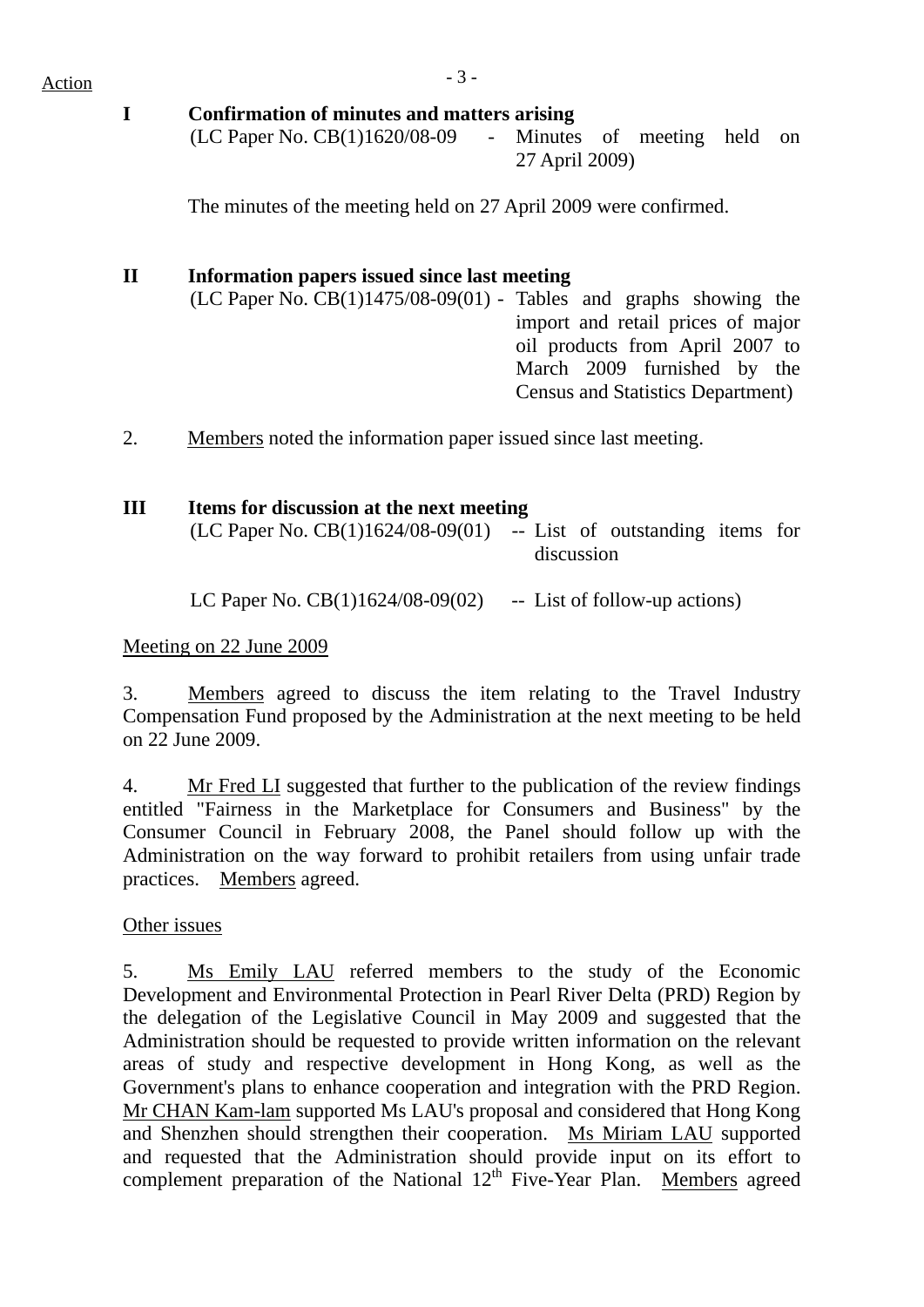that the Panel should discuss with the Administration the relevant issues at a future meeting.

6. In reply to Mr CHAN Kam-lam on the proposed development of a government helipad near the Hong Kong Convention and Exhibition Centre, the Clerk advised that the subject matter would be considered by the Panel on Development in the context of "Central-Wan Chai Bypass, Wan Chai Development Phase 2 and related works" scheduled for discussion at the meeting on 26 May 2009.

7. Mr Paul TSE highlighted the present difficulties faced by the tourism industry which had suffered a great deal since the human swine influenza broke out. While the Secretary for Food and Health (SFH) had encouraged local people to continue travelling as usual, Mr TSE considered it necessary for the Administration to devise concrete measures to help the travel industry to tide over this difficult period. The Chairman suggested that subject to the consent and availability of the Secretary for Commerce and Economic Development (SCED) who was attending the next item, the Panel might briefly exchange views with the Administration on the subject matter at the meeting. SCED agreed.

| IV | Update on the development of a new cruise terminal at Kai Tak |
|----|---------------------------------------------------------------|
|----|---------------------------------------------------------------|

| (LC Paper No. CB(1)1624/08-09(03)  | - Administration's paper on the<br>development of a new cruise<br>terminal at Kai Tak                                                                           |
|------------------------------------|-----------------------------------------------------------------------------------------------------------------------------------------------------------------|
| LC Paper No. $CB(1)1624/08-09(04)$ | - Paper on the development of<br>new cruise terminal facilities at<br>Kai Tak prepared by the<br>Legislative Council Secretariat<br>(Updated background brief)) |

8. At the invitation of the Chairman, SCED said that further to the announcement in September 2008 that the Government would fund, design and build the new cruise terminal, the Administration had pushed ahead with the relevant preparatory work in parallel, viz, mapping out the detailed user requirements, commencing the detailed design of the site formation works for the cruise terminal, inviting pre-qualification of tenderers for the cruise terminal building, and working out the leasing arrangements for the future cruise terminal operation. The Administration planned to adopt parallel tendering ahead of funding approval to ensure the commissioning of the first berth of the new cruise terminal in mid-2013. The Architectural Services Department (ArchSD) would invite "design and build" tenders for the cruise terminal building scheduled for third quarter of 2009 and seek funding approval for the works early next year, with a view to commencing the cruise terminal building works in 2010 and bringing forward its completion.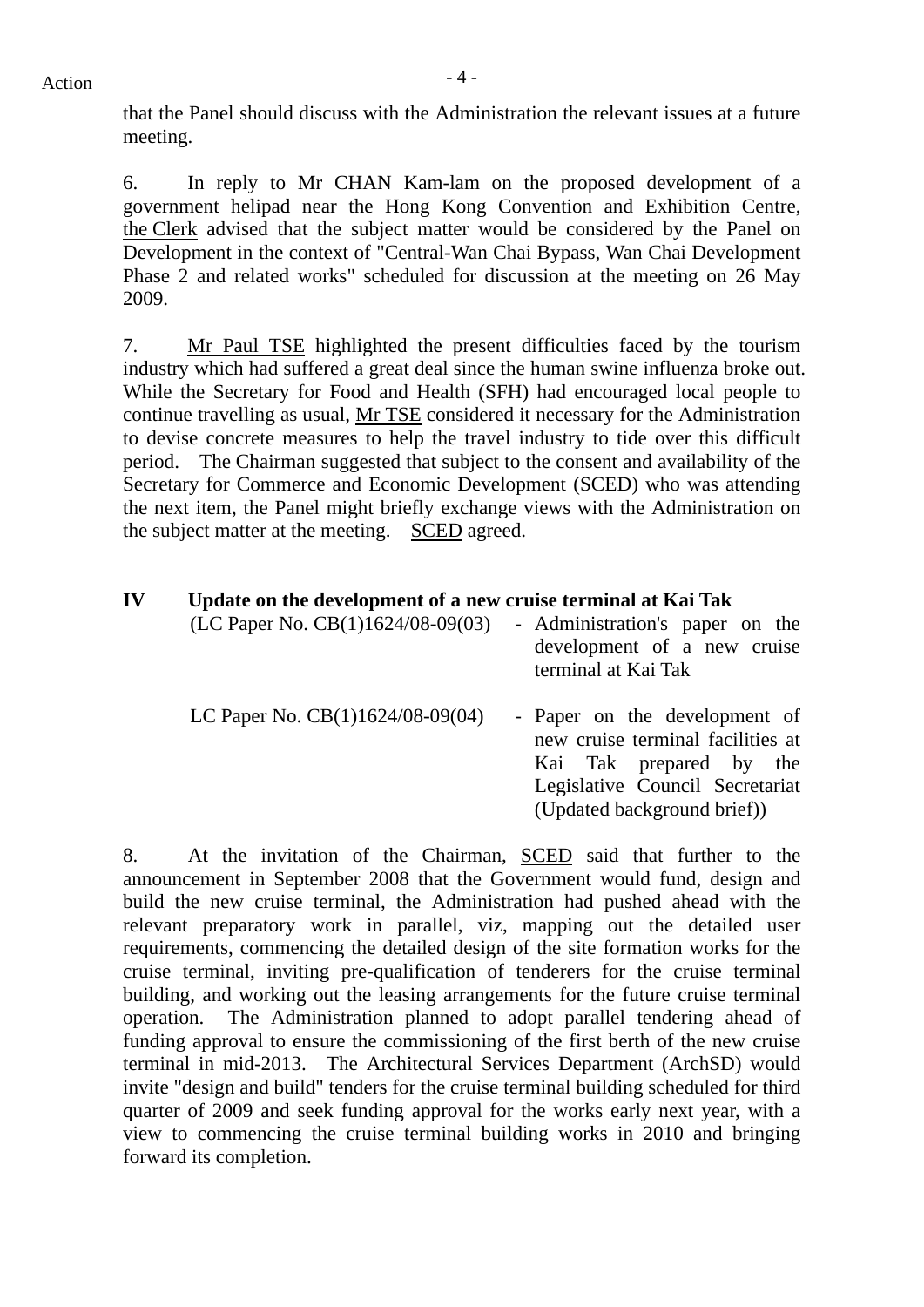### Discussion

9. Mr Fred LI expressed concern about the time gap between the commissioning of the first berth in mid-2013 and the completion of the full-fledged cruise terminal building in 2014/15 as the unpleasant environment of the construction site(s) might bring inconvenience to the cruise passengers. Mr CHAN Kam-lam shared similar concern, and urged for the early implementation of the ancillary facilities and the second berth.

10. SCED remarked that it was the consensus of the cruise and tourism industries that the first berth should be commissioned as early as possible to meet the market demand. As soon as the site formation and the quay deck were ready, the first berth would be able to receive cruise vessels with temporary facilities, including an access road for ground transportation, baggage handling facilities and customs, immigration and health quarantine (CIQ) facilities. In order to expedite implementation of the cruise terminal building works, ArchSD had, in parallel, invited prequalification for the "design and build" tenderers for the cruise terminal building in March 2009. It was hoped that the above arrangement would enable the commencement of the cruise terminal building works in 2010 and bring forward the completion. Measures would also be taken to strengthen the development of software to enrich the cruise passengers' experience. In reply to Mr Fred LI, SCED said that the development of the third berth or otherwise would hinge on market development. Nevertheless, the total length of the two alongside berths was 800m long and they could accommodate either two mega cruise vessels or three vessels of medium/small size.

11. Expressing support for the proposal, Mr Abraham SHEK highlighted the need to develop the new cruise terminal in town centre and urged for expeditious implementation of the Kai Tak Development. SCED outlined the advance infrastructure works to serve the early developments at the Kai Tak Development. These developments were targeted for completion by 2013 under the first development package of the Kai Tak Development.

12. Mr WONG Ting-kwong was concerned whether the proposed formation of a 600-metre opening at the runway of the former airport to tackle the odour problem of the Kai Tak approach channel (KTAC) would affect the construction of the new cruise terminal and the berths. The Permanent Secretary for Development (Works) (PS(W), DEVB) advised that the location of the said opening was a few hundred metres away from the berth position. Funding approval had been given to undertake detailed design and site investigation for KTAC and Kwun Tong typhoon shelter improvement works. He said that the formation of the opening would be after implementing other measures for treatment of the contaminated sediments in the KTAC and improvement of the water quality thereat.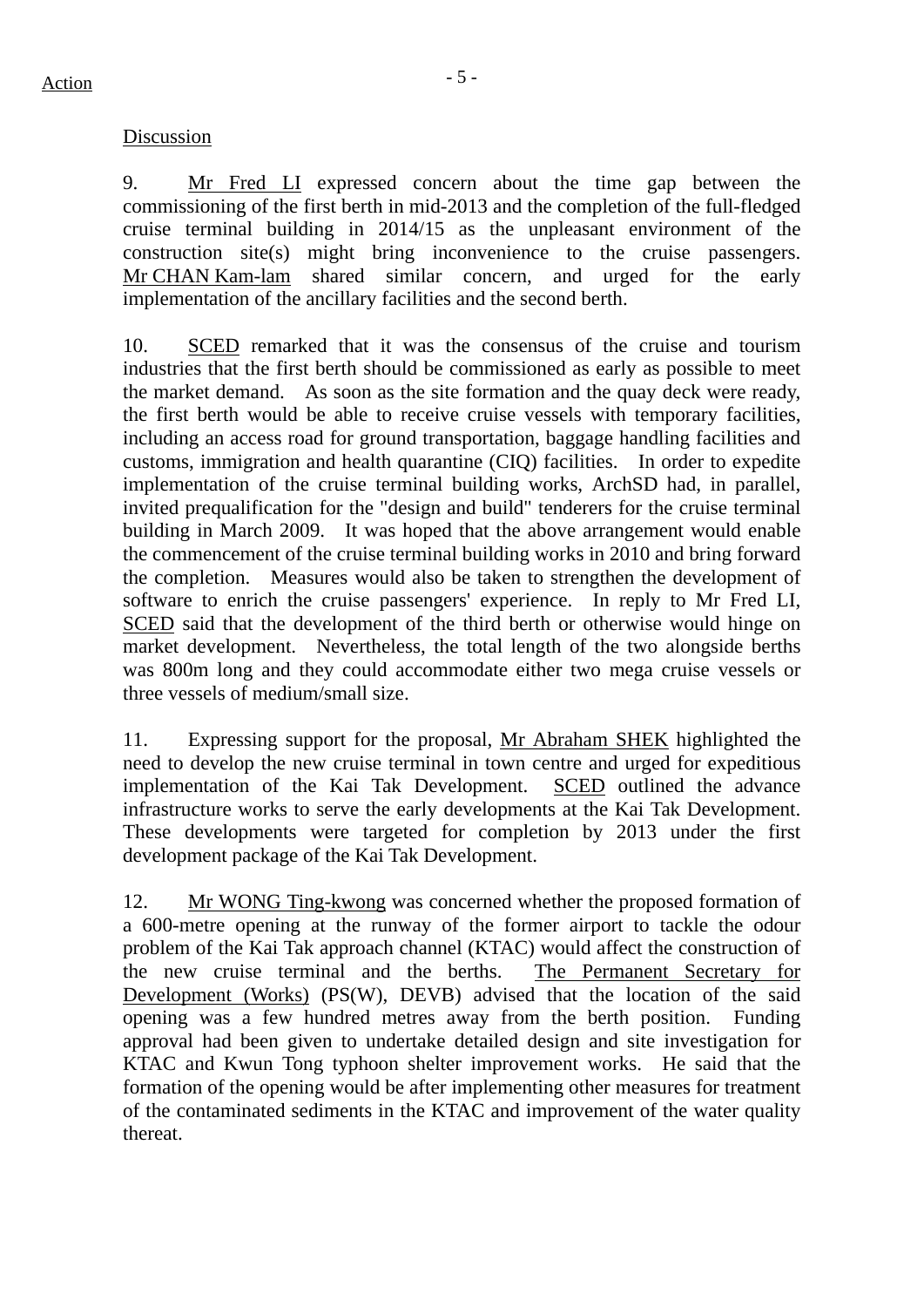13. Mr Fred LI considered that the Administration should invite tender for the tenancy agreement for the operation of the cruise terminal before 2011 as scheduled to allow the lessee to start operation earlier and arrange advance bookings for berthing slots. SCED advised that the Administration intended to invite the relevant tender in 2011 with a view to awarding it in 2011 or 2012 before the commissioning of the first berth.

14. Miss Tanya CHAN enquired about the role of the cruise terminal operator and the financial arrangement under the tenancy agreement. SCED advised that the cruise terminal operator would be responsible for operating the berths, the embarking and disembarking of cruise passengers, and managing the cruise terminal including the ground transportation area and ancillary commercial area. The Tourism Commission (TC) would draw reference from international experience and would co-ordinate inputs from relevant departments in formulating the terms and conditions of the future tenancy agreement, including the operation and management requirements, rental arrangements and interface with the relevant Government user departments. SCED stressed that TC would draw up the tenancy agreement with great care to safeguard public interest.

15. Mr Abraham SHEK opined that priority should be given to selecting an operator who was experienced in operating cruise terminal as well as managing commercial facilities. Given that a local company had been operating cruise terminal in Hong Kong, Ms Emily LAU and Mr Ronny TONG enquired whether the Administration would take into account the need to promote competition and prevent monopoly when selecting cruise terminal operator. The Chairman considered that the operator should allocate the berthing slots impartially for all cruise vessels calling at Hong Kong. SCED advised that the Administration would conduct open tender for the operation of the new cruise terminal in a transparent, fair and impartial manner. The successful tenderer would be required to meet requirements on operation and management aspects, including arrangements for berthing slots allocation.

16. Ms Miriam LAU expressed support for the proposal. She said that with the many ancillary facilities put in place to support the shipping industry, Hong Kong should endeavour to attract more cruise vessels to homeport here and serve cruise passengers arriving Hong Kong by air. In this connection, she was concerned about the ground transportation between Hong Kong International Airport and Kai Tak Development. SCED highlighted possible external linkage of the Kai Tak Development including mass transportation services such as the Central-Shatin Link, ferry services and road transportation. PS(W), DEVB added that the Central Kowloon Route linking West Kowloon and Kai Tak Development through a tunnel was under study. It would take passengers just minutes to travel between these two areas.

17. Mr Paul TSE asked about the Administration's policy measures in developing Hong Kong into a leading cruise hub in the Asia-Pacific region. SCED highlighted the economic benefits of homeport over the port-of-call, and the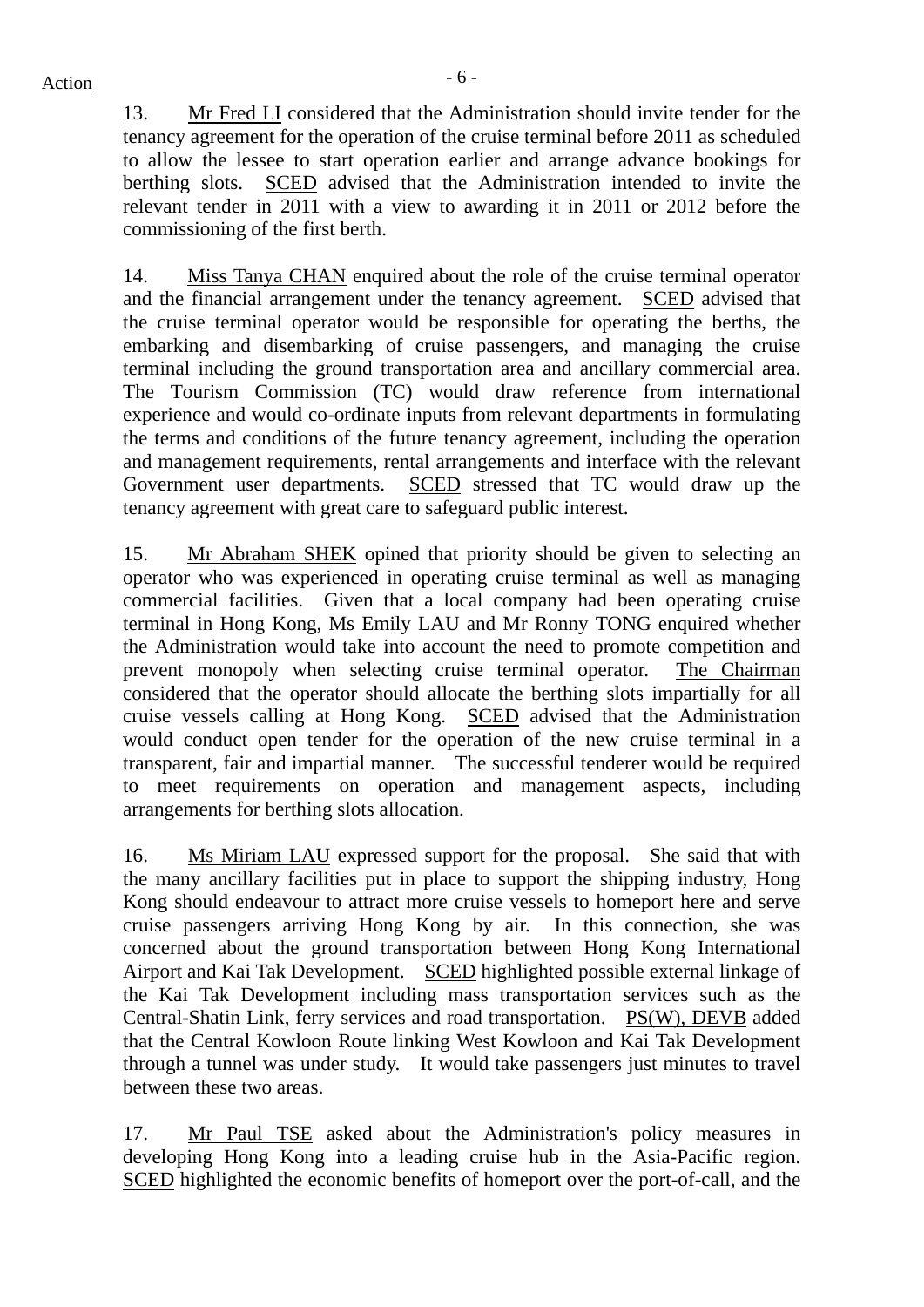edge of Hong Kong to become a successful homeport in view of its strategic location, deep harbour, advance infrastructure, simple tax regime and good management capability. Many overseas cruise companies regarded Hong Kong as a "must-visit" port and included it in their Asian itineraries.

18. Noting that a number of newly developed courses on cruise tourism had been/would be launched in 2009 to meet the needs and development of the cruise market, Mr WONG Ting-kwong enquired about course providers, teachers' qualification, and enrolment situation. Expressing his support, Mr Paul CHAN highlighted the importance of supplying talents for the cruise market and related industries to meet the various interests of cruise passengers. The Commissioner for Tourism (C for Tourism) advised that a working group comprising representatives from The Chinese University of Hong Kong (CUHK), the Polytechnic University (Poly U), and training institutions under the Vocational Training Council had been formed under the Advisory Committee on Cruise Industry (ACCI) to oversee manpower training for the industry. In addition to the ongoing courses organized by CUHK and Poly U, the Travel Industry Council of Hong Kong had recently offered a course on selling of cruise holidays which was fully enrolled. Besides, the Skills Upgrading Scheme and the Employees Retraining Board would also provide courses in relation to reception arrangements, catering and customer service for cruise passengers, etc. These courses were delivered by qualified teachers at low costs or free of charge. At Mr Ronny TONG's request, the Administration undertook to provide information on the membership list of ACCI.

19. Mr Paul TSE was worried that the training support provided by some organizations for the industry would eventually become mandatory training requirement pertaining to licensing. C for Tourism assured members that all related courses had been considered by the said working group. As most frontline staff working in travel agents had limited knowledge about cruise travel, these courses were useful to enhance their understanding on the needs of the high-spending cruise passengers.

20. Mrs Regina IP noted that the Hong Kong Tourism Board (HKTB) had launched a "Cruise South China" website in January 2009, which provided the cruise market players with information on port facilities and tourism resources of Hong Kong and four neighboring coastal provinces in the Mainland (namely Guangdong, Guangxi, Fujian and Hainan) to facilitate the development of new itineraries in the region. She enquired whether Mainland cities outside the four provinces such as Shanghai would be included in the development of new cruise itineraries.

21. SCED and C for Tourism advised that to develop into a leading cruise hub in the region, Hong Kong could devise attractive one-week cruise itineraries covering ports in the South such as Singapore and Vietnam etc. For cruise holidays extending over two weeks, the cruise trips might go northward to Shanghai, Tianjin, Taipei and cities in Japan. C for Tourism noted that pursuant to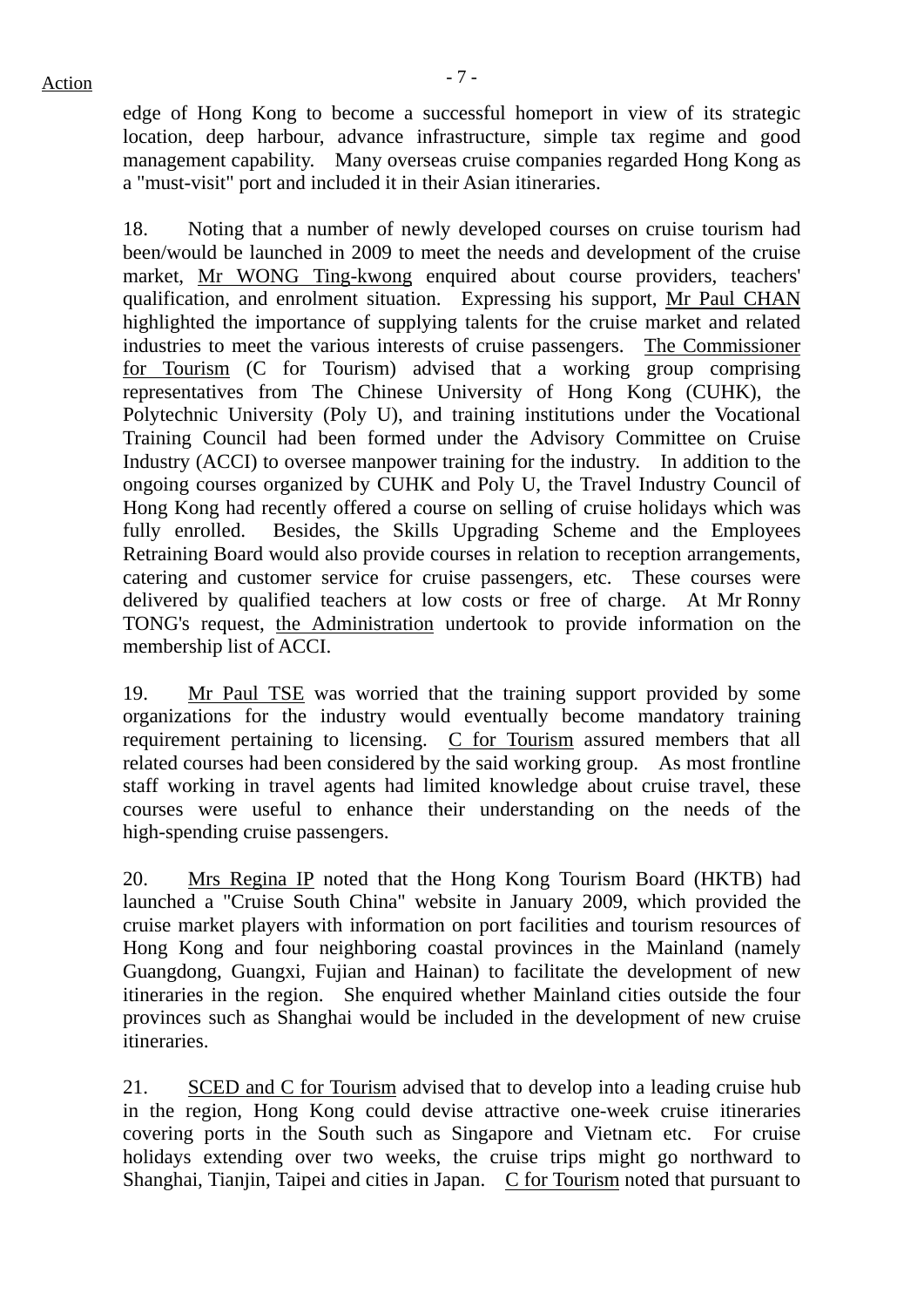the launching of the "Cruise South China" website, some cruise companies had developed itineraries to include Guangzhou in Guangdong Province, in addition to Sanya in Hainan Province.

22. In reply to Mrs Regina IP, SCED advised that Shenzhen, Guangzhou and Singapore were also developing new cruise terminals, and it was opportune for Hong Kong to partner with these ports to develop itself into a leading cruise hub in the Asia-Pacific region. Ms Miriam LAU, Mr Paul CHAN and Ms Emily LAU agreed that Hong Kong should partner with neighbouring ports in the region, while maintaining Hong Kong's competitiveness.

23. In reply to Miss Tanya CHAN and the Chairman about the interim berthing arrangements before the commissioning of the first berth in mid-2013, C for Tourism advised that for cruise vessels which exceeded the berthing capability of the Ocean Terminal or had conflicts in schedules and required alternative berthing locations, the Tourism Commission (TC) would facilitate the vessel calls and assist in the liaison between the local shipping agencies of the cruise operators and relevant departments such as the Lands Department, Marine Department, Transport Department and Police as necessary. Since November 2006, TC had introduced a set of "Streamlined Procedures for Applying for a Temporary Multiple-Visits Waiver for Berthing Cruise Vessels at the Container Terminal" to facilitate container terminal operators to apply for the berthing of cruise vessels at their facilities. In September 2008, the Government promulgated to the industry a set of guidelines on "Streamlined Procedures for Arranging Temporary Anchorage and Tendering for Cruise Vessels" to enable cruise operators to arrange mid-stream operations more expeditiously. While arrangements would be made for cruise passengers to complete CIQ procedures on board, it might not be feasible to set aside land in the container terminals for providing temporary CIQ facilities due to security and operational reasons.

24. Miss Tanya CHAN asked about the Administration's preparation in response to the Central People's Government announcement on 18 April 2009 that Mainland tour groups could travel to Taiwan from Hong Kong by taking cruise vessels homeporting at Hong Kong. SCED advised that the initiative was widely welcomed by the industry, and would foster the development of "multi-destination" cruise itineraries covering Hong Kong and Taiwan, thus enriching the travel experience of Mainland visitors. The measure would also help attract more Mainland visitors to Hong Kong and boost the local tourism, retail, catering, hotel and related industries, and add impetus to Hong Kong's development as a leading regional cruise hub. The Administration expected that "multi-destination" cruise itineraries might be introduced by the market around summer.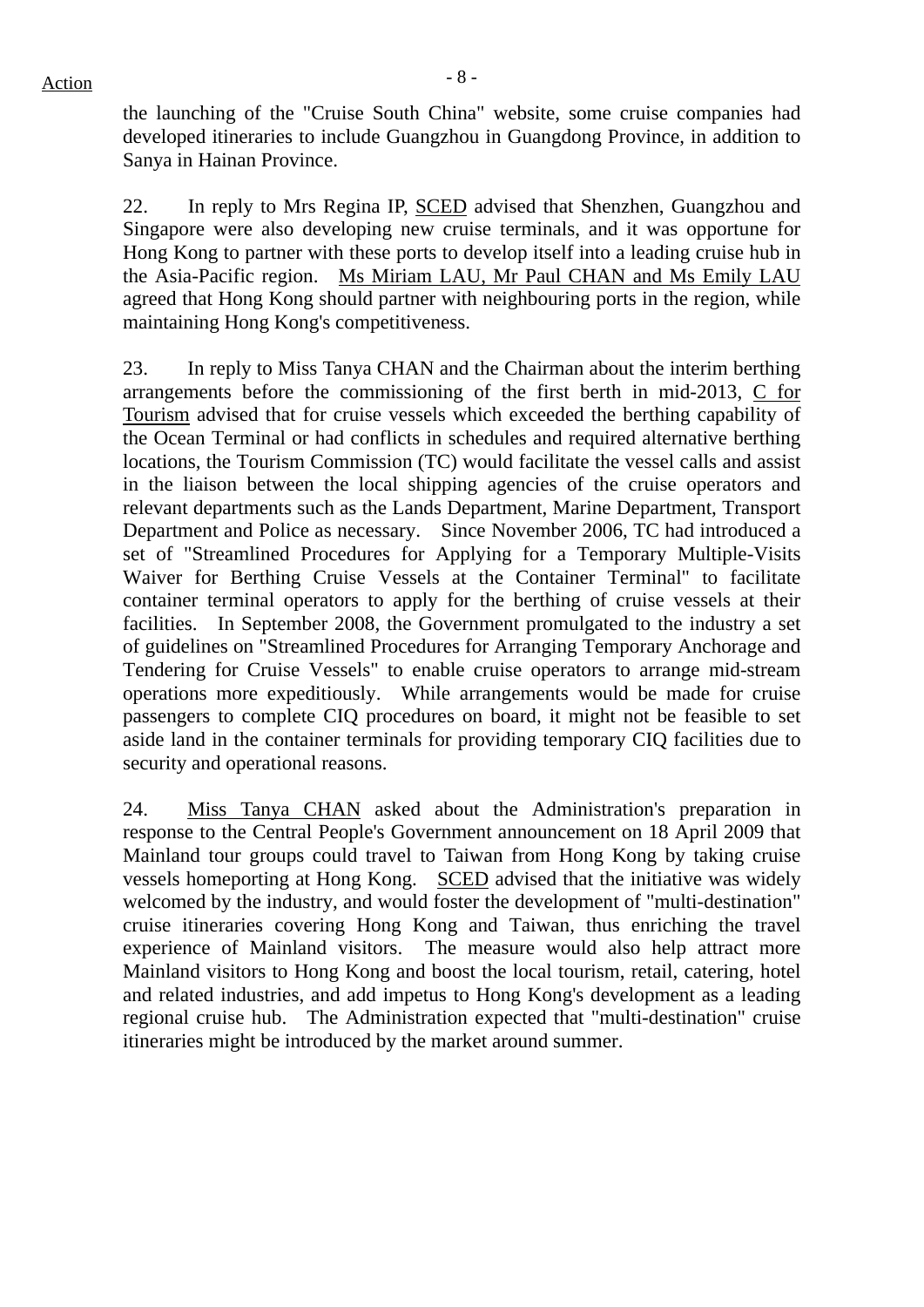# $Action$

# **V Measures to assist the tourism industry to withstand the impact of the human swine influenza**

25. The Chairman explained that members agreed to discuss the item at the meeting upon SCED's earlier confirmation on her availability.

26. Mr Paul TSE remarked that while there was only a small number of confirmed cases of human swine influenza (Influenza A H1N1) in Hong Kong, probably because people had learnt from the experience of the outbreak of the severe acute respiratory syndrome (SARS), the Administration had reacted vigorously and paid strenuous efforts in stepping up local surveillance systems to prevent the spread of the virus. However, the control measures, in particular the travel advice, had dealt a severe blow to the travel industry. Mr TSE urged the Administration to provide financial assistance to the travel industry to help them tide over this difficult period.

27. As the tourism sectors had been seriously affected by the epidemic and might have experienced temporary cash flow problem, Ms Miriam LAU urged the Administration to provide special loans for the affected industry players. Ms Emily LAU agreed that the Administration should strive to assist the tourism sectors, in particular the small and medium establishments, during this difficult period.

28. Mrs Regina IP noted that shops near the Metropark Hotel in Wanchai were hard hit by the isolation order of the hotel. She urged the Administration to devise measures to help the shop operators concerned.

29. Pointing out that the financial situation of the travel industry was aggravated further since the financial tsunami, the Chairman urged the Administration to call upon the banks to offer special assistance to the industry.

30. SCED noted the difficulties faced by the travel industry. Given that the economy had experienced contraction with the Gross Domestic Product registering a sharp decline of 7.8% in the first quarter of 2009 over a year earlier, the Financial Secretary was devising additional relief measures to strengthen the support to business sectors directly hit by the financial crisis and the human swine influenza.

31. Mr CHAN Kam-lam was worried about the catering and hotel sectors as the occupation rates of some hotels had dropped to 30%. He called on the Administration to assure overseas tourists by promulgating in the source markets the latest situation on the control of human swine influenza in Hong Kong. Mr CHAN cautioned the Administration to be exceptionally prudent in raising the alert level as the increasingly stringent control at the border check points would deter tourists from coming to Hong Kong.

32. Ms Miriam LAU considered that it might not be possible to eradicate the human swine flu virus. As long as appropriate effective control measures were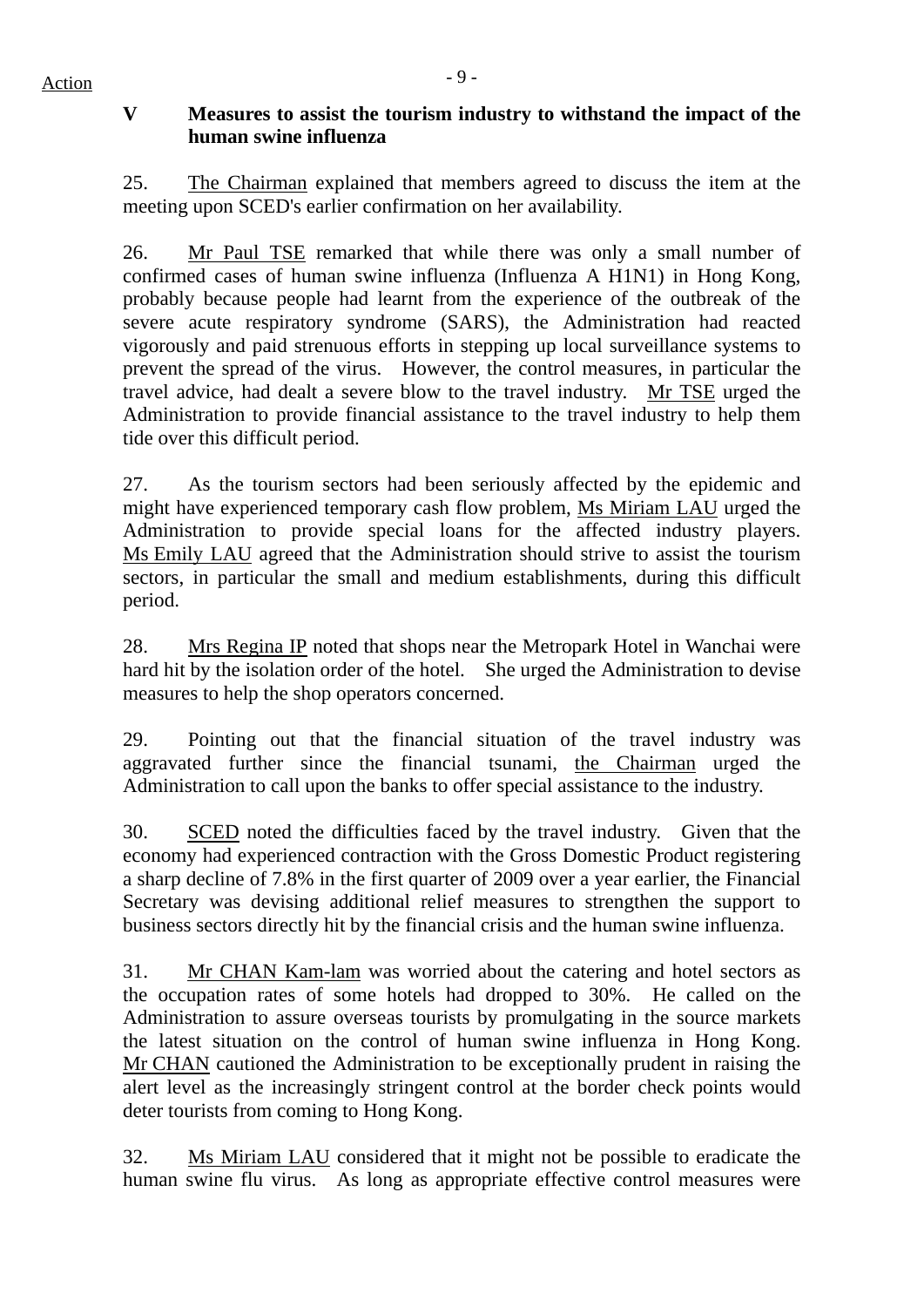$Action$ 

put in place, the Government should not issue isolation order unless absolutely necessary in order not to cause panic among the public. She agreed that the blow to the tourism sectors was harder than that at the time of SARS. To address the problem, she suggested that the Administration should step up publicity in overseas places and the Mainland, in particular in Guangdong Province, to boost tourist confidence in Hong Kong.

33. Mr Ronny TONG said that the human swine flu epidemic was a worldwide problem. To boost tourist confidence, the Government should step up publicity about the effectiveness of the local medical system in controlling the spread of the human swine influenza.

34. SCED remarked that the Government would continue to play a gate-keeping role in the control of human swine influenza. Having regard to new developments in the understanding of human swine influenza and the latest advice from the World Health Organization (WHO), the Government had refined the general guidance for management of persons identified to have close contacts with patients infected with the flu. The Administration would maintain regular communication with WHO and assure it that no travel restriction was necessary for Hong Kong. After meeting with the tourism sectors, SFH advised that Hong Kong people could continue travelling as usual but should remain vigilant against the development of the human swine flu virus. The Administration would step up publicity through the worldwide offices of the Hong Kong Tourism Board that Hong Kong was a safe place to travel. In reply to the Chairman, SCED confirmed that the Mainland had not adjusted its travel policy pursuant to the outbreak of the flu.

35. Mr CHAN Kam-lam considered that the Government should urge the United States of America (USA) to step up surveillance and control measures, and call on parents to advise their children studying overseas not to travel until recovery if they had influenza symptoms or fever. Mrs Regina IP shared similar concern. She suggested the Administration to promulgate the message among Hong Kong students studying in USA through the Economic and Trade Offices in the relevant cities. The Chairman also enquired whether the Administration could request the local airlines not to allow passengers who had displayed flu symptoms to go on board.

36. Ms Emily LAU said that she would raise the issue at the forthcoming meeting with a delegation led by Hon Nancy Pelosi, Speaker of the House of Representatives, USA on 29 May 2009, and request the US government to step up surveillance among air passengers and advise those having flu symptoms not to go on board. While appreciating Ms LAU's plan to exchange views with Hon Nancy Pelosi on the subject, SCED said that SFH had also written to the US government and requested it to step up surveillance measures and improve the notification procedures about the flu.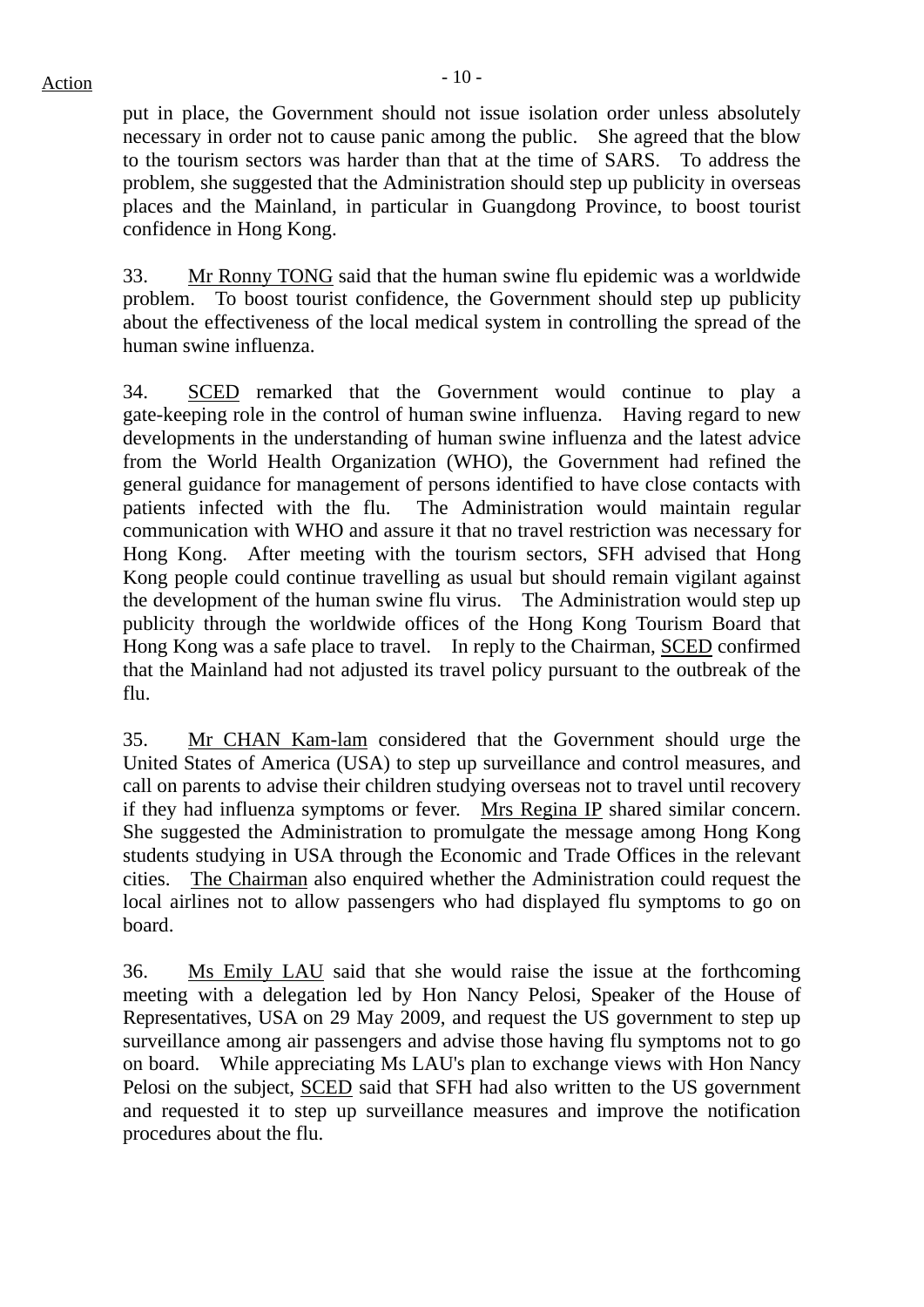37. Noting that some organizers of large-scale activities to be held locally had been advised to call off the events, Ms Emily LAU considered that the Administration should in fact encourage these activities to stimulate internal consumption to compensate for the loss in tourism spending. SCED understood that some travel agents had focused on promoting local tourism, and that SFH would be very cautious in suspending classes and calling off events in order not to cause panic in the community.

38. Mrs Regina IP added that some seafood restaurant operators in Lei Yue Mun, which was one of the famous attractions in Hong Kong, had experienced difficulties pursuant to the implementation of the water quality management scheme. SCED took note of the concern.

| VI | Proposed amendments to legislation relating to the carriage of                                                  |                                                                                                                                                                          |
|----|-----------------------------------------------------------------------------------------------------------------|--------------------------------------------------------------------------------------------------------------------------------------------------------------------------|
|    | dangerous goods by air<br>(LC Paper No. $CB(1)1624/08-09(05)$                                                   | - Administration's<br>paper<br>on<br>proposed legislative<br>amendments relating to the<br>carriage of dangerous goods by<br>air                                         |
|    | LC Paper No. $CB(1)1624/08-09(06)$                                                                              | - Paper on the carriage of<br>dangerous goods by air prepared<br>by the Legislative Council<br>Secretariat (Background brief)                                            |
|    | LC Paper No. CB(1)1724/08-09<br>(tabled at the meeting and<br>subsequently issued via e-mail on<br>25 May 2009) | - Administration's<br>paper<br>on<br>proposed legislative<br>amendments relating to the<br>carriage of dangerous goods by<br>air (power-point presentation<br>materials) |

Briefing by the Administration

39. With the aid of power-point presentation, the Senior Safety Officer (Safety Regulation), Civil Aviation Department (SSO/CAD) briefed members on the Administration's proposal to amend two sets of subsidiary legislation to give effect to the latest standards promulgated by the International Civil Aviation Organization (ICAO) for the safe transport of dangerous goods (DG) by air. She outlined the nine classes of DG, the safety requirements, the international aviation safety standards and the proposed legislative amendments. The Administration intended to submit the relevant legislative amendments to the Council in the fourth quarter of 2009.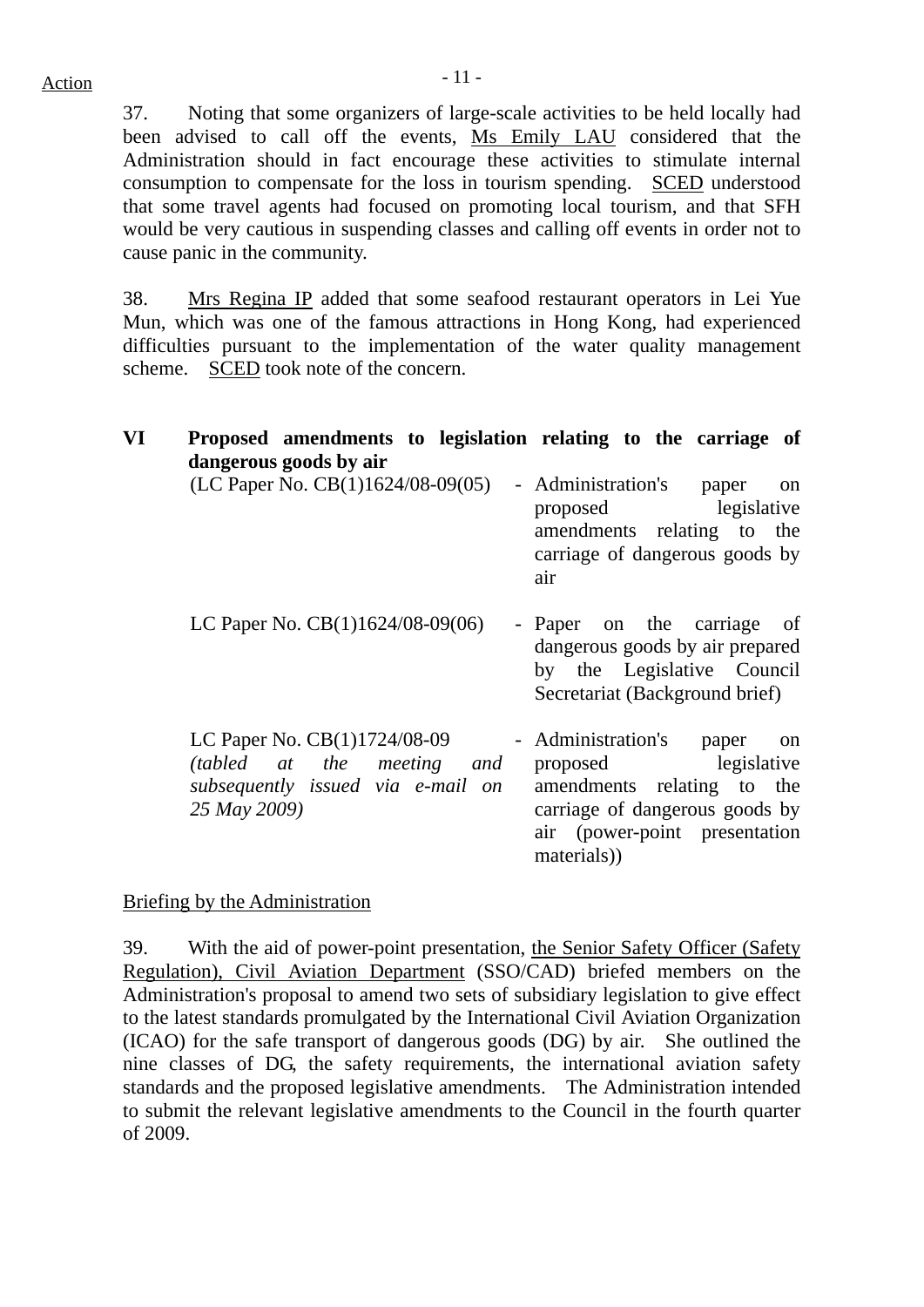# Discussion

40. Mr WONG Ting-kwong expressed support for the proposal. He urged the Administration to step up publicity of the requirements to facilitate the industry's compliance. The Principal Assistant Secretary for Transport and Housing (Transport) said that CAD had maintained close communication with the aviation industry to ensure the smooth implementation of the new requirements. In response to Mr WONG's suggestion, the Assistant Director-General of Civil Aviation (Airport Standards) (ADG/CA(AS)) agreed to explore the feasibility of re-distributing certain confiscated DG, such as lighters, to air passengers arriving Hong Kong.

41. Mr Andrew LEUNG expressed concern that certain airlines had claimed that batteries were DG and thus had to be removed from watches and clocks before the latter could be accepted for carriage as air cargo. ADG/CA(AS) explained that the issue had been resolved upon clarification with ICAO that there was no such a requirement. Watches and clocks could now be shipped as air cargo with batteries installed.

42. Ms Miriam LAU expressed support for the proposal. She relayed the concern of the logistics trades that all staff working in the industry had to receive DG training irrespective of whether they were responsible for handling DG. While understanding that these staff should possess knowledge of DG, the requirement had brought about financial burden on the industry, in particular the small establishments. She enquired about the progress of training and asked whether the Government would subsidize the courses.

43. ADG/CA(AS) advised that the DG training requirement for all staff who handled air cargo was promulgated by ICAO some four years ago and the local legislation was amended to implement the requirement from 1 July 2009. As at the end of April 2009, over 90% of the staff concerned had already received DG training, and it was envisaged that the industry could attain full compliance by 1 July 2009. While understanding that the training requirement had caused financial outlay to the industry, ADG/CA(AS) stressed that it was important for staff handling general air cargo to have sufficient knowledge to enable them to identify hidden DG. Improper handling would put flight safety at risk. He said that the fees for DG training course had come down from the original range of \$500 - \$1,000 for traditional classroom training to the present level of \$100 - \$350 for self-learning courses which should be affordable by the industry.

44. Mr IP Wai-ming declared that the Hong Kong Federation of Trade Unions to which he belonged had also organized DG training courses for industry members. He remarked that due to the present financial situation, many staff in the industry were under-employed and could not afford the training fees. He requested the Government to provide subsidy for the staff to attend the training courses.